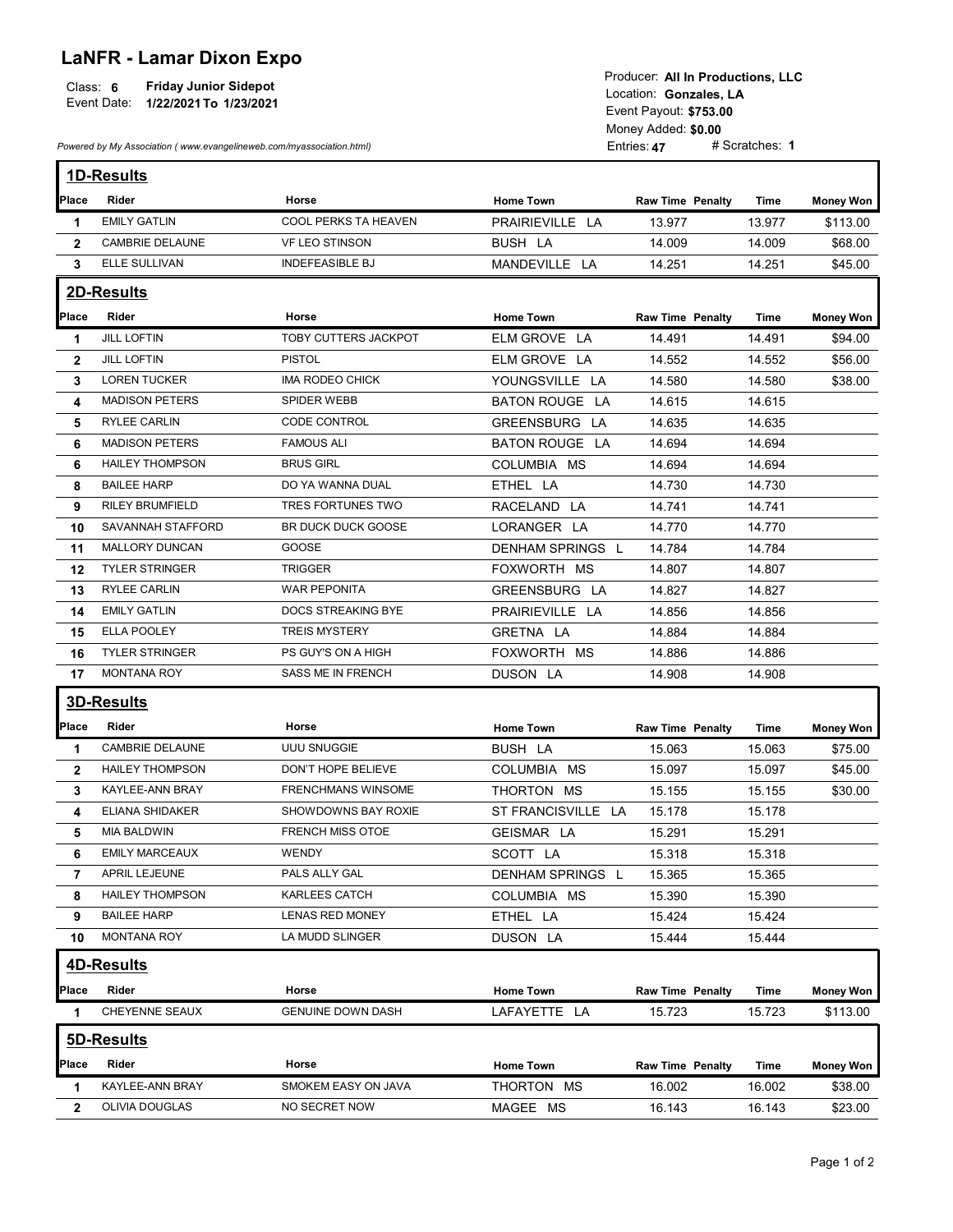| 3            | CHEYENNE SEAUX         | RANGER PACKING PISTOL  | LAFAYETTE LA     | 16.355                  |                 | 16.355      | \$15.00          |
|--------------|------------------------|------------------------|------------------|-------------------------|-----------------|-------------|------------------|
| 4            | SOPHIE BADEAUX         | KAT                    | HOUMA LA         | 16.647                  |                 | 16.647      |                  |
|              | <b>No Time-Results</b> |                        |                  |                         |                 |             |                  |
| <b>Place</b> | Rider                  | Horse                  | <b>Home Town</b> | <b>Raw Time Penalty</b> |                 | <b>Time</b> | <b>Money Won</b> |
|              | ELLE SULLIVAN          | <b>CHARGEN TA FAME</b> | MANDEVILLE LA    | 14.270                  | $5\phantom{.0}$ | 819.270     |                  |
|              | RYLEE CARLIN           | MINI DO RUN RUN        | GREENSBURG LA    | 14.302                  | 5               | 819.302     |                  |
|              | <b>JILL LOFTIN</b>     | MASTER OF MY FORTUNE   | ELM GROVE LA     | 14.476                  | 5               | 819.476     |                  |
|              | <b>KALEB BABIN</b>     | CASH N PLAN            | GONZALES LA      | 14.808                  | $5\phantom{.0}$ | 819.808     |                  |
|              |                        |                        |                  |                         |                 |             |                  |
|              | <b>MONTANA ROY</b>     | WHO STOLI MY CORONA    | DUSON LA         | 14.927                  | $5\phantom{.0}$ | 819.927     |                  |
|              | <b>FAITH HEEKIN</b>    | <b>LITTLE GIRL</b>     |                  | 15.521                  | 5               | 820.521     |                  |
|              | KATE ALEXANDER         | SHEZ HOLIDAY FUN       | PURVIS MS        | 16.132                  | 5               | 821.132     |                  |
|              | MALLORY DUNCAN         | PT MAJOR CASHNCREDIT   | DENHAM SPRINGS L | 16.218                  | 5               | 821.218     |                  |
|              | <b>TAYLOR THERIOT</b>  | JIM                    | HOUMA LA         | 16.257                  | $5\phantom{.0}$ | 821.257     |                  |
|              | ELLE SULLIVAN          | <b>GOLD MASTERCARD</b> | MANDEVILLE LA    | 14.128                  | 10              | 824.128     |                  |
|              | CHEYENNE SEAUX         | JUNIORS PEPPY BAR      | LAFAYETTE LA     | 15.182                  | 10              | 825.182     |                  |
|              | <b>Scratches</b>       |                        |                  |                         |                 |             |                  |
|              | Contestant             | Horse                  | <b>Home Town</b> |                         |                 |             |                  |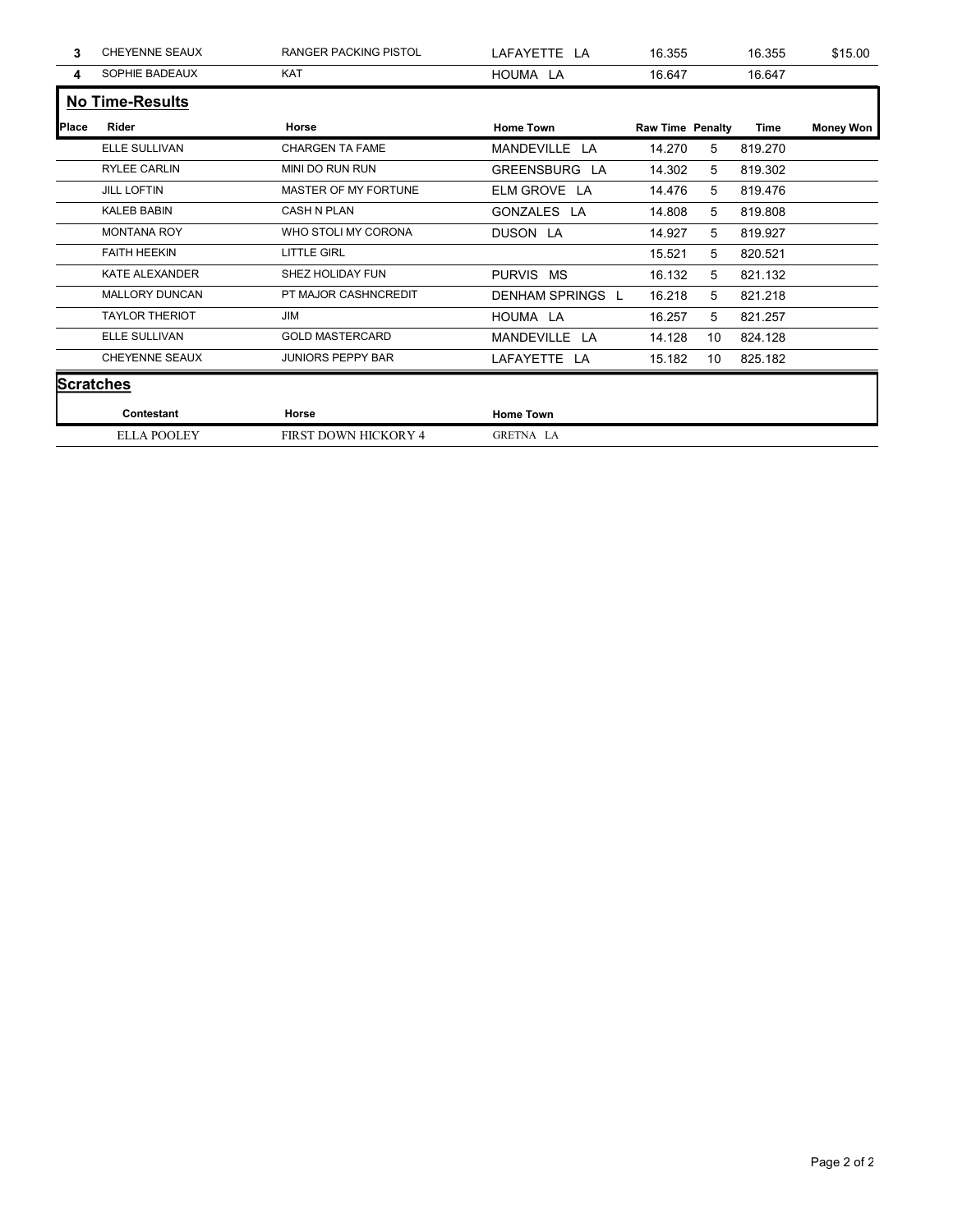## LaNFR - Lamar Dixon Expo

## Class: 7 Friday Adult Sidepot

| Place          | Powered by My Association (www.evangelineweb.com/myassociation.html) | <b>Friday Adult Sidepot</b><br>Event Date: 1/22/2021 To 1/23/2021 |                            | Producer: All In Productions, LLC<br>Location: Gonzales, LA<br>Event Payout: \$1,023.00<br>Money Added: \$0.00<br>Entries: 64 | # Scratches: 3   |                  |
|----------------|----------------------------------------------------------------------|-------------------------------------------------------------------|----------------------------|-------------------------------------------------------------------------------------------------------------------------------|------------------|------------------|
|                | 1D-Results                                                           |                                                                   |                            |                                                                                                                               |                  |                  |
|                | Rider                                                                | Horse                                                             | <b>Home Town</b>           | <b>Raw Time Penalty</b>                                                                                                       | Time             | <b>Money Won</b> |
| 1              | ASHLEY ST.PIERRE ROGERS                                              | BR HAI FLYIN FIRE                                                 | FOLSOM LA                  | 14.071                                                                                                                        | 14.071           | \$154.00         |
| $\overline{2}$ | <b>JENNA STEWART</b>                                                 | <b>HUVA BIVA</b>                                                  |                            | 14.129                                                                                                                        | 14.129           | \$92.00          |
| 3              | <b>MICKAYLA BROWN</b>                                                | <b>CUSTOM GRAY</b>                                                | PLEASANT HILL LA           | 14.133                                                                                                                        | 14.133           | \$61.00          |
| 4              | <b>BLAISE BERCEGEAY</b>                                              | BR FRED DOUGLAS                                                   | SUMMIT MS                  | 14.144                                                                                                                        | 14.144           |                  |
| 5              | <b>SIERRA POWERS</b>                                                 | WF A SHARP DASH                                                   |                            | 14.167                                                                                                                        | 14.167           |                  |
| 6              | PARIS JEAN                                                           | <b>HOLDINALLTHESEISES</b>                                         | PEARL RIVER LA             | 14.224                                                                                                                        | 14.224           |                  |
| 7              | <b>BLAISE BERCEGEAY</b>                                              | <b>RUNNIN FOR A TITLE</b>                                         | SUMMIT MS                  | 14.266                                                                                                                        | 14.266           |                  |
| 8              | SARAH ROSE WAGUESPACK                                                | VF EYSA FAMOUS                                                    | GONZALES LA                | 14.275                                                                                                                        | 14.275           |                  |
| 9              | REBECCA BOYD                                                         | SHESAMITY SLICK DESIGN                                            | ZACHARY LA                 | 14.326                                                                                                                        | 14.326           |                  |
| 10             | KYLIE AVERETT                                                        | <b>GOLD STREAKIN LEO</b>                                          | LORANGER LA                | 14.333                                                                                                                        | 14.333           |                  |
| 11             | <b>MICKAYLA BROWN</b>                                                | <b>TOMMYS TANK</b>                                                | PLEASANT HILL LA           | 14.346                                                                                                                        | 14.346           |                  |
| 12             | <b>CASEY LAICHE</b>                                                  | <b>GET IT IN GOLD</b>                                             | DESTREHAN LA               | 14.369                                                                                                                        | 14.369           |                  |
| 13             | <b>BRIAN WHEELER</b>                                                 | FIRST FLASHIN JET                                                 | SUMMIT MS                  | 14.371                                                                                                                        | 14.371           |                  |
| 14             | PARIS JEAN                                                           | FAME IN A FLING                                                   | PEARL RIVER LA             | 14.402                                                                                                                        | 14.402           |                  |
| 15             | KATHERINE MACERA<br><b>RHEA PITRE</b>                                | <b>SFW ROCKSTAR</b><br>SUMMERS LITTLE SURPRISE                    | FOLSOM LA<br>RACELAND LA   | 14.408<br>14.415                                                                                                              | 14.408<br>14.415 |                  |
| 16             | RHEALYN LEGENDRE                                                     | ROSE                                                              |                            |                                                                                                                               |                  |                  |
| 17             | <b>MARLEY SEALS</b>                                                  | SPECIAL LIL OAK                                                   | LOCKPORT LA<br>COLUMBIA MS | 14.419<br>14.431                                                                                                              | 14.419<br>14.431 |                  |
| 18<br>19       | <b>OLIVIA CHENEVERT</b>                                              | CARAWAYS INSEXYSLANE                                              | PLAUCHEVILLE LA            | 14.436                                                                                                                        | 14.436           |                  |
| 20             | MAEGAN WARREN                                                        | PJH DOUBLEMYFIREWATER                                             | STAR MS                    | 14.559                                                                                                                        | 14.559           |                  |
|                |                                                                      |                                                                   |                            |                                                                                                                               |                  |                  |
|                | 2D-Results                                                           |                                                                   |                            |                                                                                                                               |                  |                  |
| Place          | Rider                                                                | Horse                                                             | <b>Home Town</b>           | <b>Raw Time Penalty</b>                                                                                                       | Time             | <b>Money Won</b> |
| $\mathbf{1}$   | <b>WES TUCKER</b>                                                    | <b>EARLY EASTER MORNIN</b>                                        | ZEPHYRHILLS FL             | 14.726                                                                                                                        | 14.726           | \$128.00         |
| $\mathbf{2}$   | <b>DELANI LASSEIGNE</b>                                              | <b>SKEEZIXS PLAYGIRL</b>                                          | HOUMA LA                   | 14.781                                                                                                                        | 14.781           | \$77.00          |
| 3              | <b>CRISTI TURNER</b>                                                 | QUICK LIKE NOVA                                                   | VINEGAR BEND AL            | 14.785                                                                                                                        | 14.785           | \$51.00          |
| 4              | TY MARKS                                                             | HUSSLIN SPARKS GOLD                                               | SMITHDALE MS               | 14.862                                                                                                                        | 14.862           |                  |
| 5              | <b>KAYLA KEITH</b>                                                   | <b>BLAZIN BY</b>                                                  | CLAYTON LA                 | 14.897                                                                                                                        | 14.897           |                  |
| 6              | OLIVIA KATE GUIDRY                                                   | <b>TURNIN ON FAITH</b>                                            | DUSON LA                   | 14.903                                                                                                                        | 14.903           |                  |
| 7              | <b>VICTORIA GIOVENGO</b>                                             | PERKS DARK ANGEL                                                  | SLIDELL LA                 | 14.912                                                                                                                        | 14.912           |                  |
| 8              | <b>MAEGAN WARREN</b>                                                 | CD INVEST N MY FROSTY                                             | STAR MS                    | 14.921                                                                                                                        | 14.921           |                  |
| 9              | <b>JESSI BRUNO</b>                                                   | LENA FAJITA ROSE                                                  | RACELAND LA                | 14.955                                                                                                                        | 14.955           |                  |
| 10             | <b>JENNA STEWART</b>                                                 | SHESANIVORY                                                       |                            | 14.957                                                                                                                        | 14.957           |                  |
| 11             | <b>BLAISE BERCEGEAY</b>                                              | BR THREE PEAT                                                     | SUMMIT MS                  | 14.984                                                                                                                        | 14.984           |                  |
|                | <b>3D-Results</b>                                                    |                                                                   |                            |                                                                                                                               |                  |                  |
| Place          | Rider                                                                | Horse                                                             | <b>Home Town</b>           | <b>Raw Time Penalty</b>                                                                                                       | Time             | <b>Money Won</b> |
| 1              | CHELSEA HOWARD                                                       | BLAZEN BULL OF FIRE                                               | GLENMORA LA                | 15.135                                                                                                                        | 15.135           | \$102.00         |
| $\mathbf{2}$   | <b>MISTI THIBODEAUX</b>                                              | COLONIAL BAR BULLY                                                | CHURCH POINT LA            | 15.139                                                                                                                        | 15.139           | \$61.00          |
| 3              | <b>LAUREN JETER</b>                                                  | <b>GIN RUM BOOGIE</b>                                             | COLUMBIA TN                | 15.208                                                                                                                        | 15.208           | \$41.00          |
| 4              | <b>KRISTEN DOMANGUE</b>                                              | <b>WATERS UP</b>                                                  | SCOTT LA                   | 15.408                                                                                                                        | 15.408           |                  |
|                |                                                                      |                                                                   |                            |                                                                                                                               |                  |                  |
|                | <b>4D-Results</b>                                                    |                                                                   |                            |                                                                                                                               |                  |                  |
| Place          | Rider                                                                | Horse                                                             | <b>Home Town</b>           | Raw Time Penalty                                                                                                              | Time             | <b>Money Won</b> |
|                | <b>KAYLEY DAUGHDRILL</b>                                             | MS RUTHIE MAY FIREWATER                                           |                            |                                                                                                                               |                  |                  |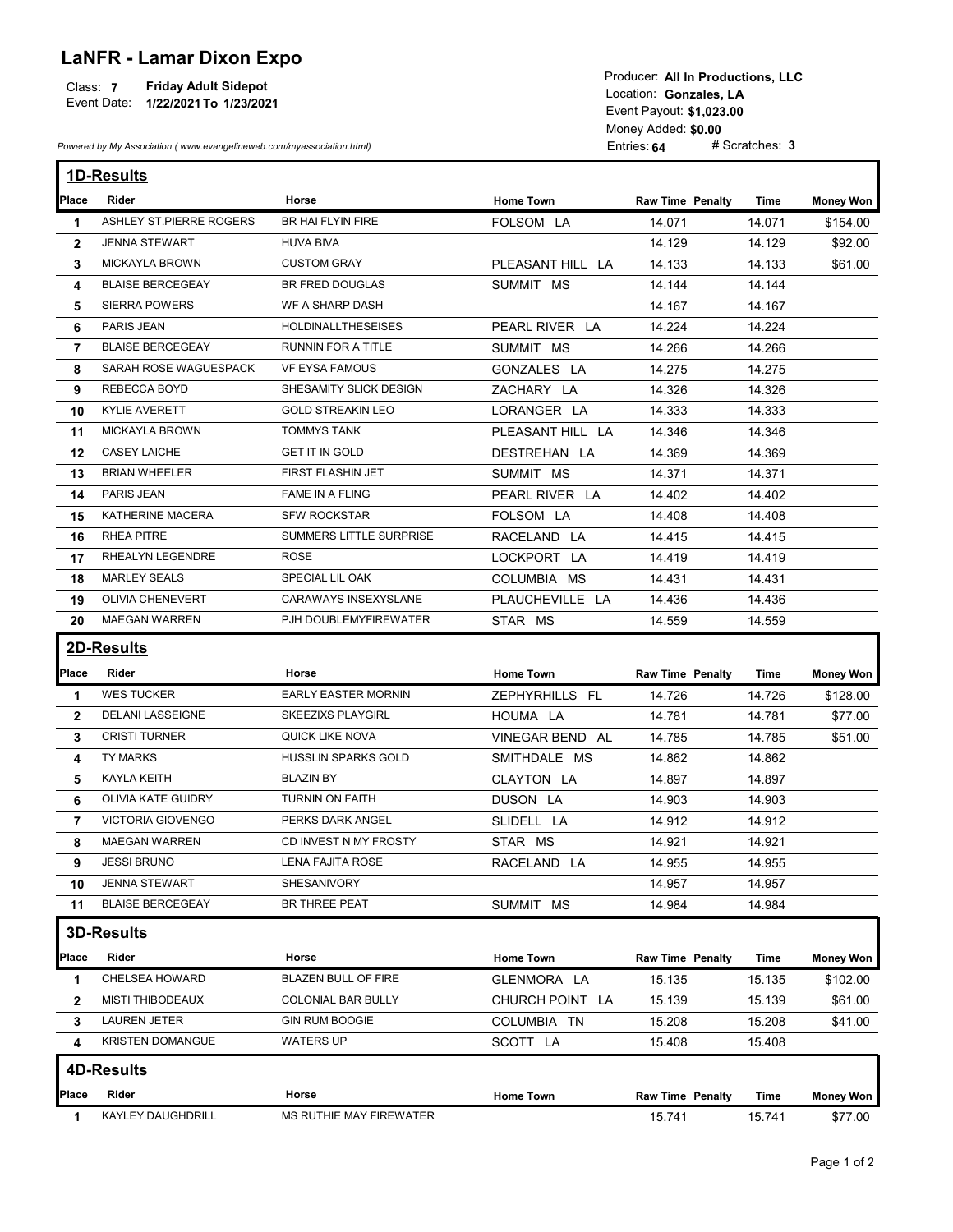| $\mathbf{2}$ | KATI LAVIOLETTE         | <b>VR INSTAGATOR</b>      | CHURCH POINT LA  | 15.851                  |    | 15.851  | \$46.00          |
|--------------|-------------------------|---------------------------|------------------|-------------------------|----|---------|------------------|
| $\mathbf{3}$ | DANIEL GRAHAM           | <b>STORM</b>              | WALKER LA        | 15.982                  |    | 15.982  | \$31.00          |
|              | 5D-Results              |                           |                  |                         |    |         |                  |
| Place        | Rider                   | Horse                     | <b>Home Town</b> | <b>Raw Time Penalty</b> |    | Time    | <b>Money Won</b> |
| -1           | <b>KEELIE BRIGNAC</b>   | RANGER                    | SPRINGFIELD LA   | 16.160                  |    | 16.160  | \$51.00          |
| $\mathbf{2}$ | NIKKI WHITE             | <b>STILLETTO</b>          | WESSON MS        | 16.175                  |    | 16.175  | \$31.00          |
| 3            | CHELSEA HOWARD          | SPUD                      | GLENMORA LA      | 16.247                  |    | 16.247  | \$20.00          |
| 4            | CHRISTINA MATTE         | <b>MOON PIE</b>           | PRAIRIEVILLE LA  | 16.381                  |    | 16.381  |                  |
| 5            | MADELINE ALLEMOND       | DUN SLICK FORMULA         | LAFAYETTE LA     | 16.405                  |    | 16.405  |                  |
| 6            | ELIZABETH MCANALLY      | FLYING WITH COLORS        | DENHAM SPRINGS L | 16.682                  |    | 16.682  |                  |
| 7            | <b>TISH MARSH</b>       | TANGO TOO                 | HOLDEN LA        | 17.409                  |    | 17.409  |                  |
| 8            | KAYLA KEITH             | <b>IMA FAMOUS PISTOL</b>  | CLAYTON LA       | 18.205                  |    | 18.205  |                  |
|              | <b>No Time-Results</b>  |                           |                  |                         |    |         |                  |
| Place        | Rider                   | Horse                     | <b>Home Town</b> | <b>Raw Time Penalty</b> |    | Time    | <b>Money Won</b> |
|              | <b>BRIAN WHEELER</b>    | KISS MY ROYAL FANNY       | SUMMIT MS        | 14.037                  | 5  | 819.037 |                  |
|              | HANNAH PUFFPAFF         | PEAKY BLINDERS            | ROBERT LA        | 14.331                  | 5  | 819.331 |                  |
|              | <b>LINDSEY RICHARD</b>  | DELTAS DUN LOPPEN         | ARNAUDVILLE LA   | 14.653                  | 5  | 819.653 |                  |
|              | PRICE MCNEESE           | FLITS HEART OF HOPE       | COLUMBIA MS      | 14.656                  | 5  | 819.656 |                  |
|              | <b>CARLI LINDSEY</b>    | <b>MISS JB0913</b>        | TAYLOR AR        | 14.821                  | 5  | 819.821 |                  |
|              | PAITON VALLOT           | ROANNS MONEY MAN          |                  | 15.222                  | 5  | 820.222 |                  |
|              | KYLIE AVERETT           | STRAIGHT N OLE POCOPINE   | LORANGER LA      | 15.262                  | 5  | 820.262 |                  |
|              | KATHERINE MACERA        | <b>BLEW BAYOU</b>         | FOLSOM LA        | 15.335                  | 5  | 820.335 |                  |
|              | <b>MICKAYLA BROWN</b>   | FLIT YEAH IM SIXY         | PLEASANT HILL LA | 15.408                  | 5  | 820.408 |                  |
|              | DANIEL GRAHAM           | <b>FRANKIE</b>            | WALKER LA        | 15.487                  | 5  | 820.487 |                  |
|              | ALISHEA BROUSSARD       | <b>FAMOUSLIKEMYSISTER</b> | ESTERWOOD LA     | 15.818                  | 5  | 820.818 |                  |
|              | OLIVIA KATE GUIDRY      | TANK                      | DUSON LA         | 16.217                  | 5  | 821.217 |                  |
|              | PRICE MCNEESE           | CASH TO DI FOR            | COLUMBIA MS      | 17.437                  | 5  | 822.437 |                  |
|              | <b>JESSICA MELANCON</b> | WHO DAT BREES N BY        | DESTREHAN LA     | 14.624                  | 10 | 824.624 |                  |
|              | DAWN HANKINS            | PILOTOS DREAM             | CLINTON LA       | 15.799                  | 10 | 825.799 |                  |
|              | <b>Scratches</b>        |                           |                  |                         |    |         |                  |
|              | Contestant              | Horse                     | <b>Home Town</b> |                         |    |         |                  |
|              | <b>HAYLIE AULD</b>      | PAL                       | IRVINGTON AL     |                         |    |         |                  |
|              | MCKENZIE POWELL         | <b>CACK PARR</b>          | JACKSON AL       |                         |    |         |                  |
|              | PARIS JEAN              | FLASHY MOON FLASH         | PEARL RIVER LA   |                         |    |         |                  |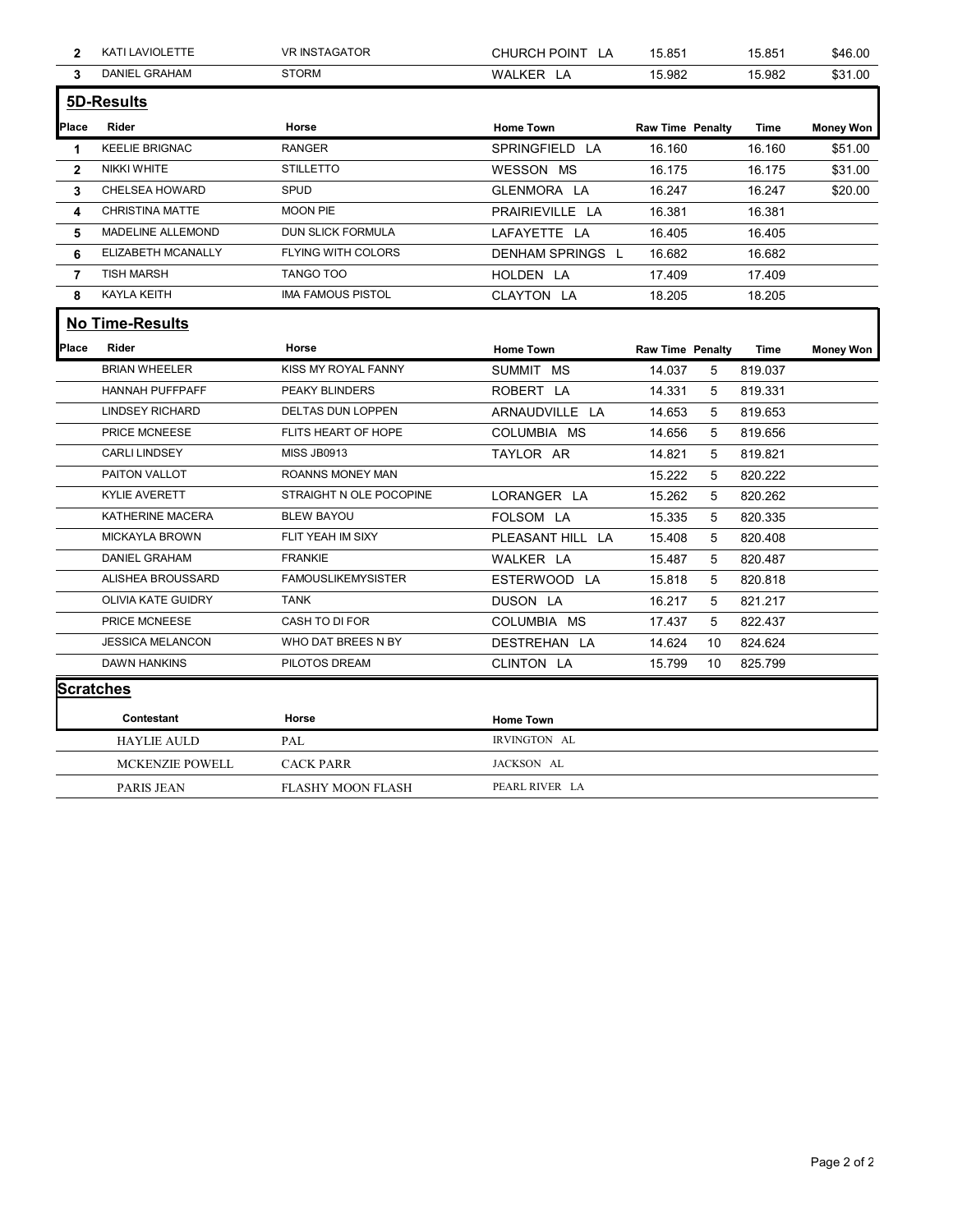## LaNFR - Lamar Dixon Expo

| <b>Friday Senior Sidepot</b><br>Class: 8<br>Event Date:<br>1/22/2021 To 1/23/2021 | Producer: All In Productions, LLC<br>Location: Gonzales. LA<br>Event Payout: \$606.00 |
|-----------------------------------------------------------------------------------|---------------------------------------------------------------------------------------|
|                                                                                   | Money Added: \$0.00                                                                   |
| Powered by My Association (www.evangelineweb.com/myassociation.html)              | # Scratches: 0<br>Entries: 38                                                         |

|                              | Event Date: 1/22/2021 To 1/23/2021<br>Powered by My Association (www.evangelineweb.com/myassociation.html) | <b>Friday Senior Sidepot</b>                |                                  | Producer: All In Productions, LLC<br>Location: Gonzales, LA<br>Event Payout: \$606.00<br>Money Added: \$0.00<br>Entries: 38 | # Scratches: 0   |                    |
|------------------------------|------------------------------------------------------------------------------------------------------------|---------------------------------------------|----------------------------------|-----------------------------------------------------------------------------------------------------------------------------|------------------|--------------------|
|                              | 1D-Results                                                                                                 |                                             |                                  |                                                                                                                             |                  |                    |
| Place                        | Rider                                                                                                      | Horse                                       | <b>Home Town</b>                 | <b>Raw Time Penalty</b>                                                                                                     | Time             | <b>Money Won</b>   |
| -1                           | <b>DARLENE MORAN</b><br><b>ANDI ARDOIN</b>                                                                 | <b>ITTY BIT OF BRISCO</b><br>SHU CAN GET IT | SANDY HOOK MS<br>JACKSON LA      | 13.856<br>14.212                                                                                                            | 13.856           | \$91.00            |
| $\mathbf{2}$<br>3            | <b>TALMADGE GREEN</b>                                                                                      | <b>BULLY BY DESIGN</b>                      | SANDY HOOK MS                    | 14.242                                                                                                                      | 14.212<br>14.242 | \$55.00<br>\$36.00 |
| 4                            | ANGIE JEAN                                                                                                 | <b>HAPPYBUCKINMARDIGRAS</b>                 | PEARL RIVER LA                   | 14.250                                                                                                                      | 14.250           |                    |
| 5                            | <b>SUSAN KRIEG</b>                                                                                         | <b>STARBERTS ELOISE</b>                     | BROUSSARD LA                     | 14.282                                                                                                                      | 14.282           |                    |
| 6                            | KELLIE WALLACE                                                                                             | BAY BAR CASINO                              | <b>WATSON LA</b>                 | 14.289                                                                                                                      | 14.289           |                    |
| $\overline{7}$               | <b>BRANDON FORTNEY</b>                                                                                     | KB DASH TA CHICK                            | <b>BATON ROUGE LA</b>            | 14.353                                                                                                                      | 14.353           |                    |
|                              | 2D-Results                                                                                                 |                                             |                                  |                                                                                                                             |                  |                    |
| Place                        | Rider                                                                                                      | Horse                                       | <b>Home Town</b>                 | <b>Raw Time Penalty</b>                                                                                                     | <b>Time</b>      | Money Won          |
| 1                            | <b>TRUDY BULLIARD</b>                                                                                      | <b>TTT KAJUN FACT</b>                       | <b>SAINT MARTINVILLE</b>         | 14.430                                                                                                                      | 14.430           | \$76.00            |
| $\mathbf{2}$                 | ANGIE JEAN                                                                                                 | KN JASTR TAZZ TA FAME                       | PEARL RIVER LA                   | 14.503                                                                                                                      | 14.503           | \$46.00            |
| 3                            | MICHELLE BLANCHET                                                                                          | RYDINTHATFANCYREBA                          | ROSEDALE LA                      | 14.600                                                                                                                      | 14.600           | \$30.00            |
| 4                            | <b>TRUDY BULLIARD</b>                                                                                      | CALS FROSTY SOCKS                           | SAINT MARTINVILLE                | 14.636                                                                                                                      | 14.636           |                    |
| 5                            | RHONDA ADDISON                                                                                             | NAWLIN'S BREES                              | HAMMOND LA                       | 14.729                                                                                                                      | 14.729           |                    |
|                              | 3D-Results                                                                                                 |                                             |                                  |                                                                                                                             |                  |                    |
| Place                        | Rider                                                                                                      | Horse                                       | <b>Home Town</b>                 | <b>Raw Time Penalty</b>                                                                                                     | Time             | <b>Money Won</b>   |
| -1                           | MICHELLE BLANCHET                                                                                          | <b>DESIGN TA BE FAMOUS</b>                  | ROSEDALE LA                      | 14.956                                                                                                                      | 14.956           | \$61.00            |
| $\mathbf{2}$                 | ANDI ARDOIN                                                                                                | <b>FLASH THE FIREWATER</b>                  | JACKSON LA                       | 14.987                                                                                                                      | 14.987           | \$36.00            |
| 3                            | RACHEL CRAWFORD                                                                                            | NATIVES LUCKY LEO                           |                                  | 15.237                                                                                                                      | 15.237           | \$24.00            |
| 4                            | <b>LORI FAULK</b>                                                                                          | JET                                         |                                  | 15.319                                                                                                                      | 15.319           |                    |
|                              | <b>4D-Results</b>                                                                                          |                                             |                                  |                                                                                                                             |                  |                    |
| Place                        | Rider                                                                                                      | Horse                                       | <b>Home Town</b>                 | <b>Raw Time Penalty</b>                                                                                                     | Time             | <b>Money Won</b>   |
| -1                           | RACHEL CRAWFORD                                                                                            | <b>FLASH N SAVVY</b>                        |                                  | 15.623                                                                                                                      | 15.623           | \$55.00            |
| $\mathbf{2}$                 | RHONDA ADDISON                                                                                             | WASABI MAKES ME HOT                         | HAMMOND LA                       | 15.750                                                                                                                      | 15.750           | \$36.00            |
|                              | 5D-Results                                                                                                 |                                             |                                  |                                                                                                                             |                  |                    |
|                              |                                                                                                            |                                             |                                  |                                                                                                                             |                  |                    |
| Place                        | Rider<br>ROBERTA CULPEPPER                                                                                 | Horse<br><b>JAKE</b>                        | <b>Home Town</b>                 | <b>Raw Time Penalty</b>                                                                                                     | Time             | <b>Money Won</b>   |
| $\mathbf{1}$<br>$\mathbf{2}$ | <b>LISA SMITH-WEAVER</b>                                                                                   | <b>WIDOWS BUCKWHEAT</b>                     | WESTWEGO LA<br>HAUGHTON LA       | 16.038<br>16.167                                                                                                            | 16.038<br>16.167 | \$30.00<br>\$18.00 |
| 3                            | MEGAN DAUGHENBAUGH                                                                                         | <b>BABY I'M FIRING</b>                      | IOWA LA                          | 16.682                                                                                                                      | 16.682           | \$12.00            |
| 4                            | KATHY DEHART                                                                                               | MOE GOSSIP                                  | GIBSON LA                        | 17.157                                                                                                                      | 17.157           |                    |
| 5                            | NANCY DEVALL                                                                                               | REBEL MAN HANCOCK                           | FERRIDAY LA                      | 17.609                                                                                                                      | 17.609           |                    |
| 6                            | SHERI BLACKWELL                                                                                            | <b>CHARLIE BROWN</b>                        | PRAIRIEVILLE LA                  | 19.755                                                                                                                      | 19.755           |                    |
|                              | No Time-Results                                                                                            |                                             |                                  |                                                                                                                             |                  |                    |
| Place                        | Rider                                                                                                      |                                             |                                  |                                                                                                                             |                  |                    |
|                              | <b>BRANDON FORTNEY</b>                                                                                     | Horse<br>SHOTS OF FIREWATER                 | <b>Home Town</b>                 | <b>Raw Time Penalty</b>                                                                                                     | Time<br>819.069  | <b>Money Won</b>   |
|                              | <b>BRANDON FORTNEY</b>                                                                                     | <b>BAR CHASIN FRENCHMAN</b>                 | BATON ROUGE LA<br>BATON ROUGE LA | 14.069<br>$5\overline{)}$<br>$5\phantom{.0}$                                                                                | 819.311          |                    |
|                              | <b>BONNIE BURNS</b>                                                                                        | <b>FORTUNE</b>                              | GONZALES LA                      | 14.311<br>14.526<br>5                                                                                                       | 819.526          |                    |
|                              | <b>LORI FAULK</b>                                                                                          | ROCK SOLID KISS                             |                                  | 14.580<br>5                                                                                                                 | 819.580          |                    |
|                              | ANDI ARDOIN                                                                                                | DASH IN JIMMY CHOOS                         | JACKSON LA                       | 14.636<br>5                                                                                                                 | 819.636          |                    |
|                              | ANDI ARDOIN                                                                                                | JESSA JETTIN LADY                           | JACKSON LA                       | 14.754<br>5                                                                                                                 | 819.754          |                    |
|                              |                                                                                                            |                                             |                                  |                                                                                                                             |                  |                    |